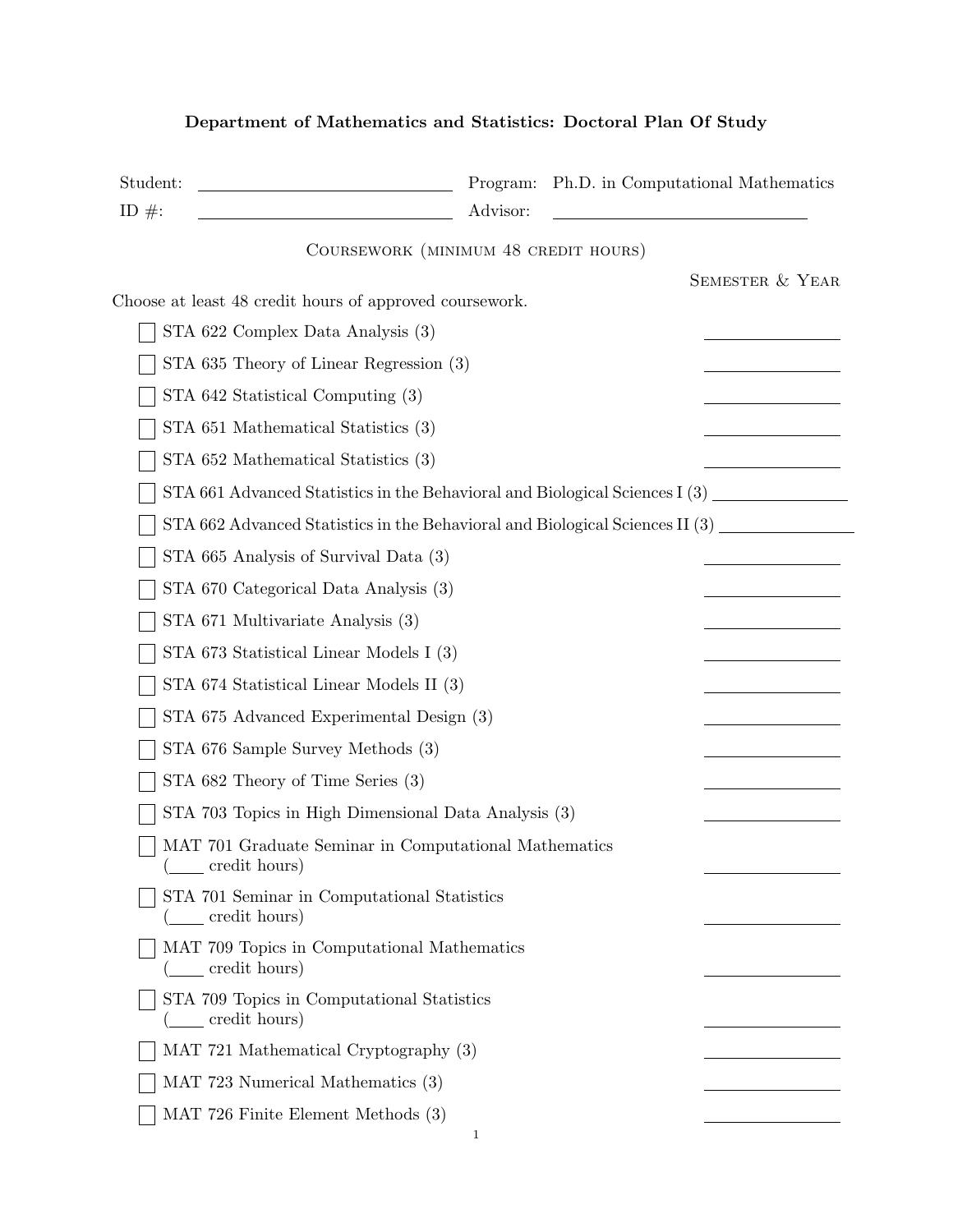|  |  | S |
|--|--|---|
|  |  |   |

| MAT 727 Linear Algebra (3)                                                  |  |
|-----------------------------------------------------------------------------|--|
| MAT 728 Numerical Linear Algebra (3)                                        |  |
| MAT 735 Ordinary Differential Equations (3)                                 |  |
| MAT 736 Partial Differential Equations (3)                                  |  |
| MAT 737 General Topology (3)                                                |  |
| MAT 740 Algebra I: Groups and Rings (3)                                     |  |
| MAT 741 Algebra II: Modules and Fields (3)                                  |  |
| MAT 742 Computational Algebraic Number Theory (3)                           |  |
| MAT 743 Complex Analysis (3)                                                |  |
| MAT 745 Measure Theory (3)                                                  |  |
| MAT 746 Real Analysis (3)                                                   |  |
| MAT 747 Computational Topology (3)                                          |  |
| MAT 748 Computational Algebra (3)                                           |  |
| MAT 749 The Mathematics of Machine Learning (3)                             |  |
| MAT 751 Advanced Topological Data Analysis (3)                              |  |
| MAT 790 Directed Doctoral Research<br>credit hours)                         |  |
| MAT 799 Dissertation<br>_ credit hours)                                     |  |
|                                                                             |  |
|                                                                             |  |
|                                                                             |  |
|                                                                             |  |
|                                                                             |  |
|                                                                             |  |
|                                                                             |  |
| Choose additional electives that do not count toward the required 48 hours. |  |
| MAT 695 Mathematical Analysis (3)                                           |  |
| MAT 696 Mathematical Analysis (3)                                           |  |
| MAT 601 Seminar in the Teaching of Mathematics I $(1)$                      |  |
| MAT 602 Seminar in Mathematical Software (3)                                |  |
| MAT 603 Practicum in the Teaching of Mathematics (2)                        |  |